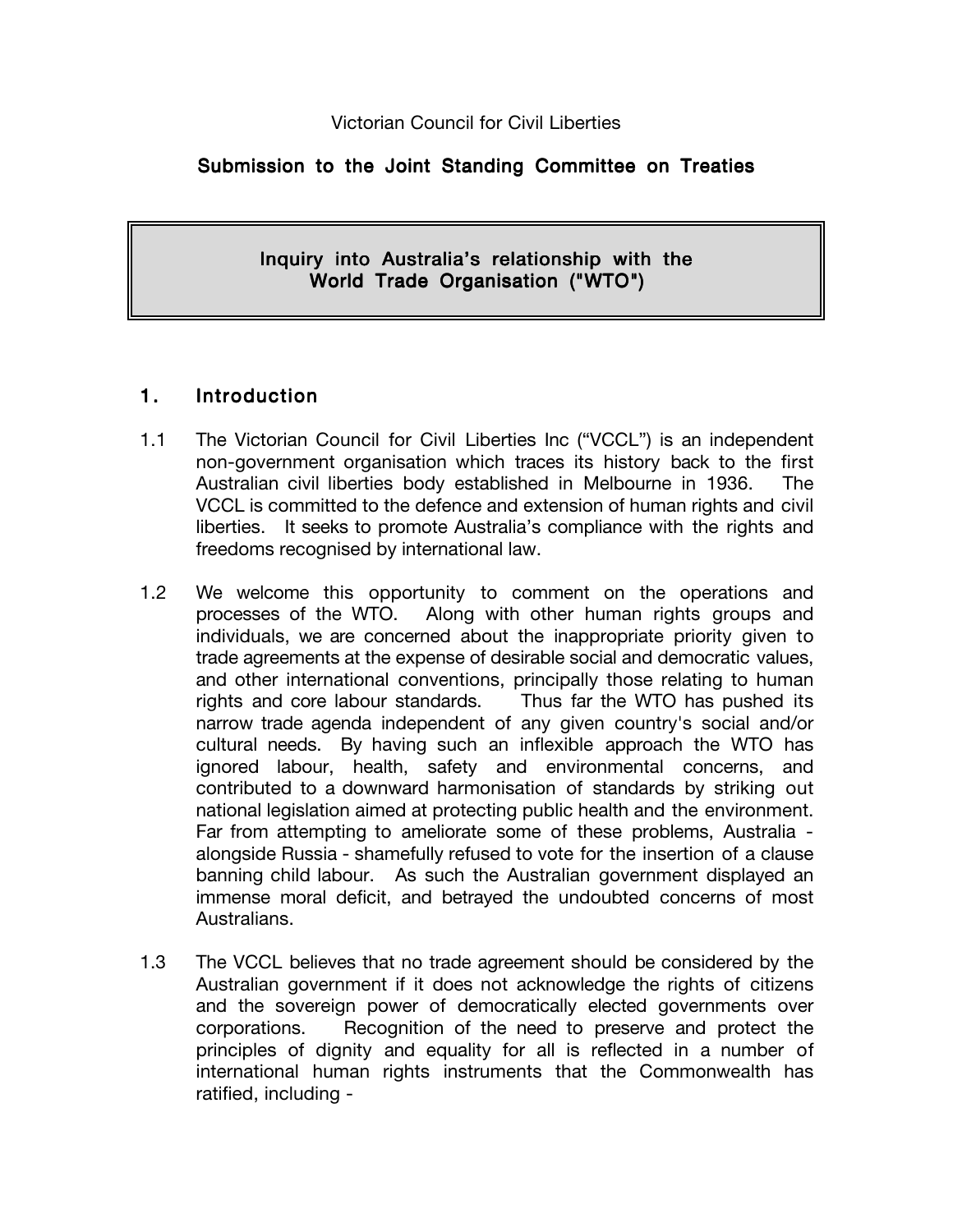- the International Covenant on Economic, Social and Cultural Rights;
- the International Covenant on Civil and Political Rights and its two Optional Protocols;
- the Convention on the Rights of the Child; and
- the International Labour Organisation Convention

All these treaties elaborate upon the Universal Declaration of Human Rights which was adopted in 1948 by the UN General Assembly, and to which Australia has made a significant contribution. The VCCL is of the view that any international agreements, trade or otherwise, must operate within the framework of these international human rights treaties and be subject to them. "Technology and economic development must be put to the service of humankind as a whole. In particular, such developments should not marginalise, discriminate or systematically deny access to the majority of the world's populace".<sup>1</sup>

# 2. Opportunities for community involvement in developing Australia's negotiating positions on matters with the WTO;

- 2.1 To date there has been no adequate opportunity for community involvement in the development of the policy positions of the Australian government nor the procedures by which such policies are considered or implemented.
- 2.2 The Australian government was presented with an opportunity to involve citizens' representatives and non-government organisations ("NGOs") in WTO negotiations during the summit in Seattle but refused their requests to form part of the Australian delegation. The Trade Minister, Mark Vaile, invited only business and industry groups to be part of the delegation.
- 2.3 The NGOs grouping, which included the Australian Council of Trade Unions, Australian Conservation Foundation, Australian Council for Overseas Aid, Australian Council for Social Service, World Wide Fund for Nature and Greenpeace Australia, offered to attend at their own expense rather than at taxpayers expense, yet unlike other western countries the Australian government excluded these representatives of the broader national interest in the trade deliberations. This is not an inclusive and democratic process. The Australian government clearly and deliberately

 $\overline{a}$ 

 $1$  UN Sub-commission on the Promotion and Protection of Human Rights Fifty second session Item 4 of the Provisional agenda, *'The Realization of Economic, Social and Cultural Rights: Globalization and its full impact on the full enjoyment of human rights',* Preliminary Report submitted by J.Oloka-Onyango and Deepika Udagama (jurists), in accordance with Sub-commission resolution 1999/8, p4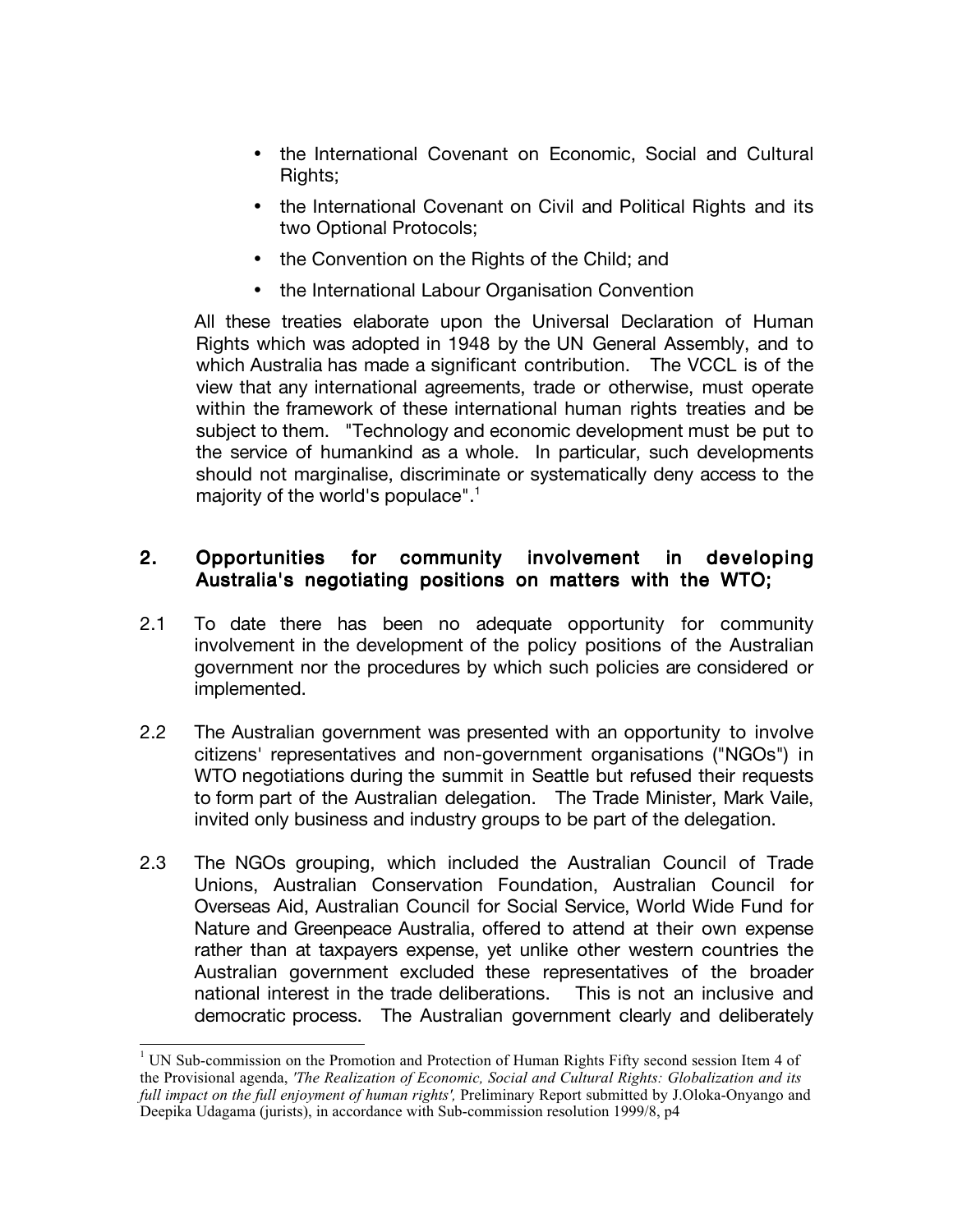favoured the corporate sector in its delegation despite the fact that the WTO system has been greatly expanded by the inclusion of 'non-tariff barriers' affecting the everyday lives of citizens from all ranks of society.

- 2.4 It is unacceptable in a democratic society that non-citizen entities' views are determining government policy in respect of a system that affects all. The government's stance on this issue is incongruous. On the one hand, the Howard government attacks the UN human rights committees as being too interventionist in respect of domestic affairs whilst refusing to acknowledge the hidden yet highly interventionist role of private companies and trading institutes. When an international trade organisation has the capacity to require a national government to amend or repeal a law enacted in the people's interest, then the people have a precedence over parliament and must be represented appropriately at high level trade deliberations. To do otherwise undermines the principle of representative government and the respect owed to the people by the elected government. This is not a trivial point, it goes to the core of government and raises issues of representation, trust and legitimacy.
- 2.5 Recommendation:

That the government agree to and implement an inclusive and effective citizen participation in the development of trade and investment policies and WTO procedures.

- 3. The transparency and accountability of WTO operations and decision making; and the effectiveness of the WTO's dispute settlement procedures and the ease of access to these procedures
- 3.1 The WTO is an institution without democratic legitimacy. This lack of democracy extends from its internal negotiations right up to its dispute settlement mechanism. This trade institution, whose rules affect every country and every citizen, has never been elected by the citizens of any country. In modern times when so many governments adhere (or profess to adhere) to the principle of constitutionalism and representative government, it is unacceptable that such an unaccountable and unelected body is able to enforce its agenda on every nation irrespective of the interests of the people. For the Australian government's belief in the rule of law and democratic governance to be more than just rhetoric, there should be at the very least regular consultations with the public on these issues prior to Australian government commitment to WTO policies or, should the trade agreement involve massive structural change within Australia, then a referendum should be held. Only by such practices can the Australian government's policy position legitimately represent the interests of Australia's people.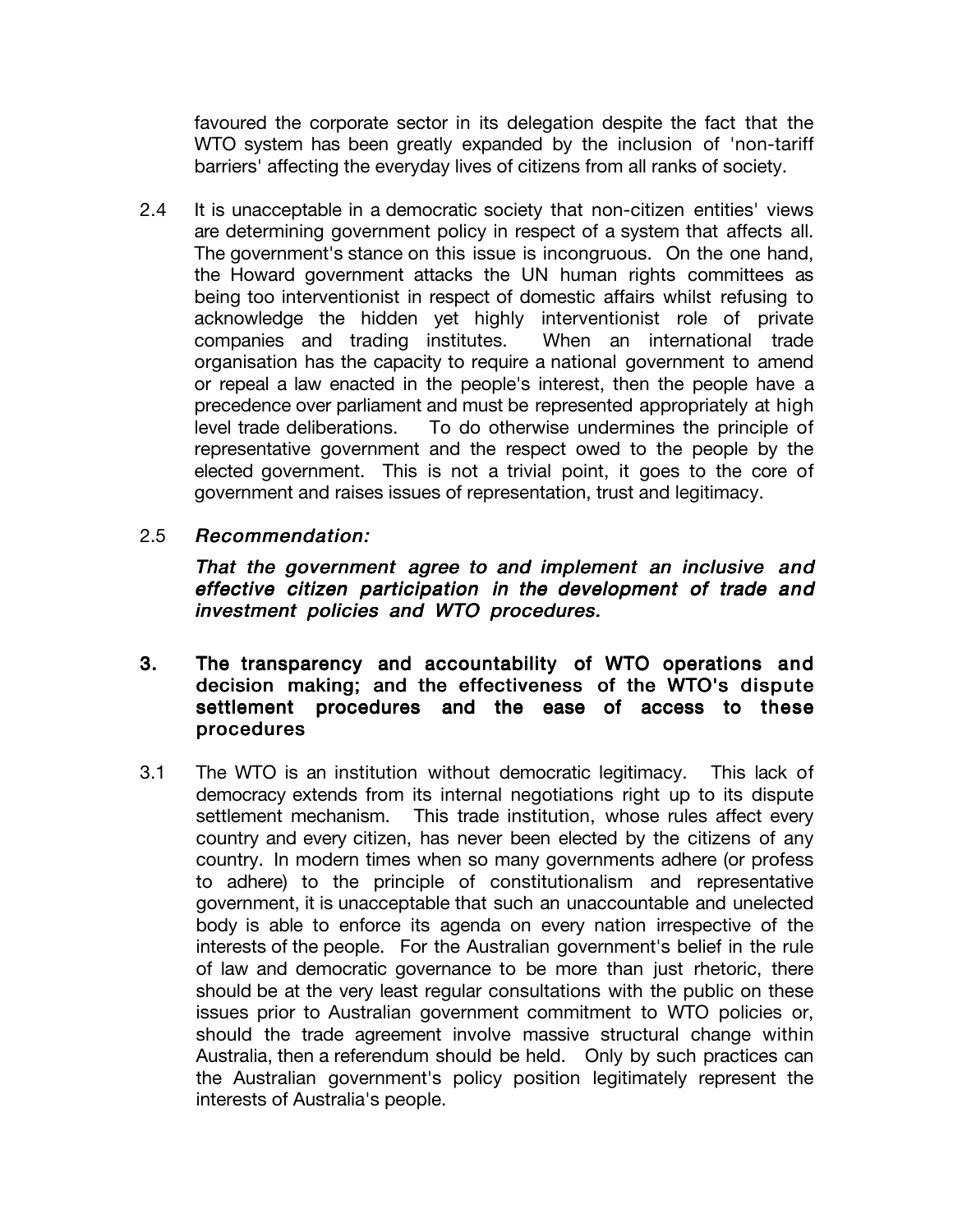- 3.2 The WTO has currently around 132 member states, approximately 98 are developing countries, yet the decision-making process is largely dominated by the United States, Canada, Japan and the European Union. We need only look at the inconsistent attitude applied when it comes to actual tariffs and subsidies in the United States and the fact that third world countries are largely forbidden to subsidise their crops<sup>2</sup> despite specific mechanisms negotiated to assist the least developed countries. Double standards are also apparent in the intellectual property rights agreement (TRIPS) which unfairly favour western countries and multinationals. If the proponents of free trade really believed in its virtues they would argue in favour of the abolition of intellectual property rights which are in essence a non-tariff trading barrier and indeed a protectionist instrument. Whilst this form of protectionist exists there is no free trade.
- 3.3 A further example of the undemocratic nature of the WTO lies in the deeply flawed nature of the Dispute Settlement Process<sup>3</sup>. This process bears more resemblance to the proceedings used under the less democratic or dictatorial regimes than any modern democratic process of adjudication or decision-making. The latter is underpinned by the concept of 'open, accessible, fair and impartial' justice. Any decision-making process, whether judicial, tribunal, etc, must be transparent, accountable and open to public scrutiny.
- 3.4 In contrast to a democratic adjudication process, the dispute settlement system of the WTO is held behind closed doors. Disputes are heard by a panel of three trade specialists or bureaucrats always in secret. There is no public access to documents or hearings. Nor is there the usual requirement or provision in the dispute settlement agreement covering conflicts of interest in respect of the sitting panelists<sup>4</sup>. When this type of adjudication process occurs within the national borders of non-western countries, Australia and other western countries are quick to condemn with their displays of righteous indignation, yet they are silent and complacent when the same undemocratic processes are used in WTO dispute forums.
- 3.5 The dispute settlement process must adhere to the same principles and procedures which underpin democratic judicial systems. Access to these proceedings must be open and amicus briefs from parties whose interests are affected - or their representatives, be it an NGO or legal Counsel must be allowed.

<sup>3</sup> Dispute Settlement : Legal Text, Understanding on Rules and Procedures Governing the Settlement of Disputes, Annex 2 of the WTO Agreement - http://www.wto.org/english/tratop\_e/dispu\_e/dsu\_c.htm

 2 *'The Hidden Tentacles of the World's Most Secret Body'* Sunday Independent (London) 17 July 1999 http://www.globalpolicy.org/socecon/bwi-wto/wto99-10/htm

<sup>&</sup>lt;sup>4</sup> ibid, Article 14, Article 18 and Appendix 3, Working Procedures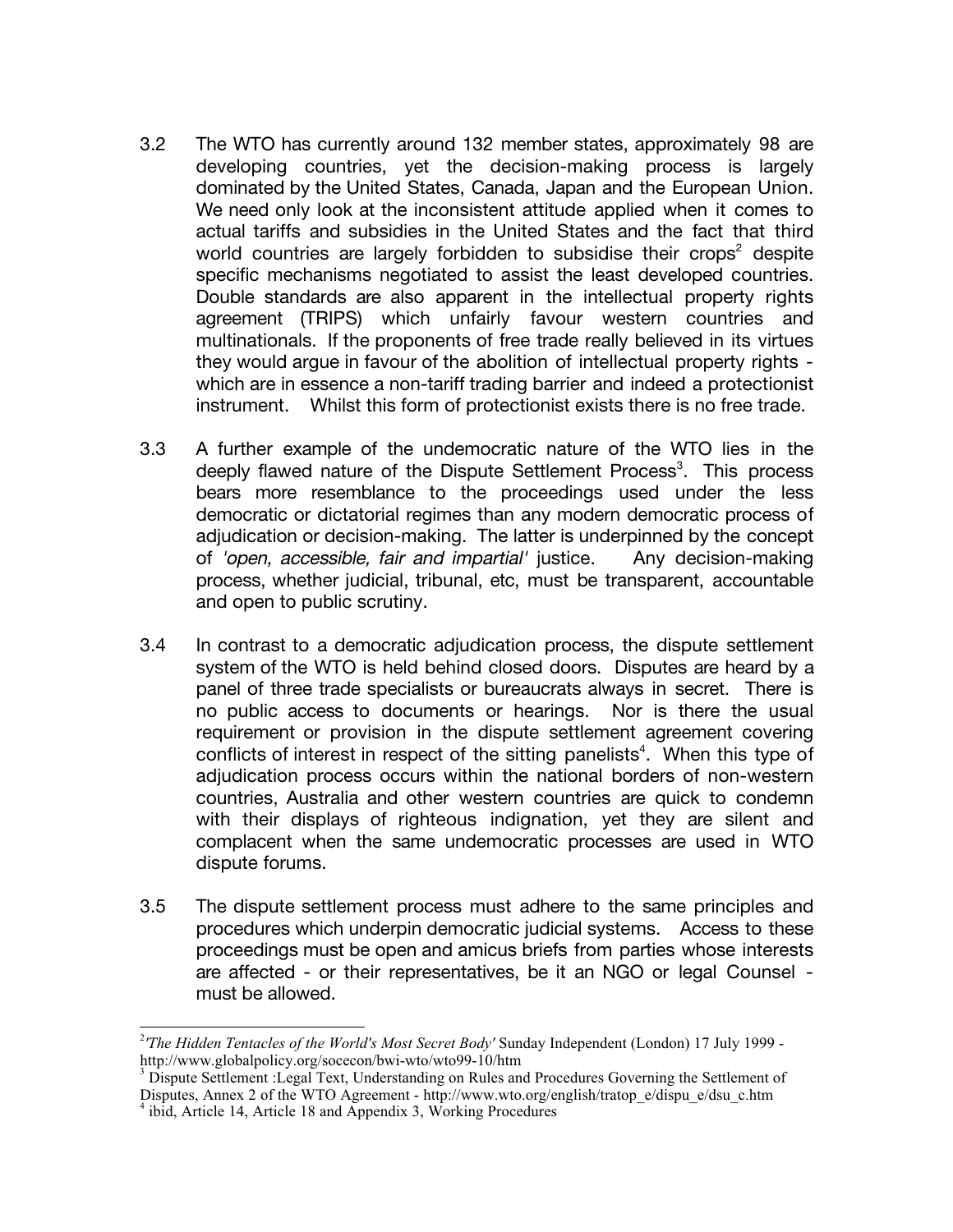3.6 In addition, the dispute settlement system should be required to take into account the different developmental stages and needs of the various member countries. Aileen Kwa, from Focus on the Global South, Bangkok, recently pointed to the consequential injustice that may arise from the erroneous assumption of a 'level playing field'. She said that "in the recent dispute over the banana trade, the WTO ruled in favor of the US over the EU's traditional arrangement of preferential access for Carribean banana countries - a ruling that may have devastating economic consequences for Carribean economies that depend solely on banana exports"<sup>5</sup>. . According to the UN Sub-commission report subtitled, Globalisation and its impact on the full enjoyment of human rights,:

> A closer examination of the organisation [WTO] will reveal that while trade and commerce are indeed its principle focus, the organisation has extended its purview to encompass additional areas beyond what could justifiably be described as within its mandate. Furthermore, even its purely trade and commerce activities have serious human rights implications. This is compounded by the fact that the founding instruments of WTO make scant (indeed only oblique] reference to the principles of human rights (3). The net result is that for certain sectors of humanity - particularly the developing countries of the South - the WTO is a veritable nightmare. $6$

3.7 To ignore the needs of different countries, specifically the poorer or more vulnerable countries, is to treat the citizens of those countries as a means to an end, an end that largely favors multinationals and developed countries. In essence, this is a Stalinist approach; the end justifies the means. Ignoring significant ethical considerations during the process (Australia's vote regarding child labour) it treats the end global trade liberalisation as the higher aim, the greater good. Stalin's end, higher aim, and greater good was farm nationalisation. In both cases, the absence of ethical considerations which necessitate a differentiated approach, was and is morally bankrupt. In fact, global trade is merely a means to an end, namely the fuller realization of the human potential described in the Charter of the United Nations, the UDHR, the human rights conventions and indeed the Preamble to the WTO agreement itself.

# 3.8 As the UN Sub-commission rightly concluded:

 $\overline{a}$ <sup>5</sup> *'In Focus: WTO and Developing Countries'* (Nov 1998), by Aileen Kwa, Focus on the Global South, Bangkok - http://www.foreignpolicy-infocus.org/briefs/vol3/v3n37wto.html

 $6$  Supra, n 1, p6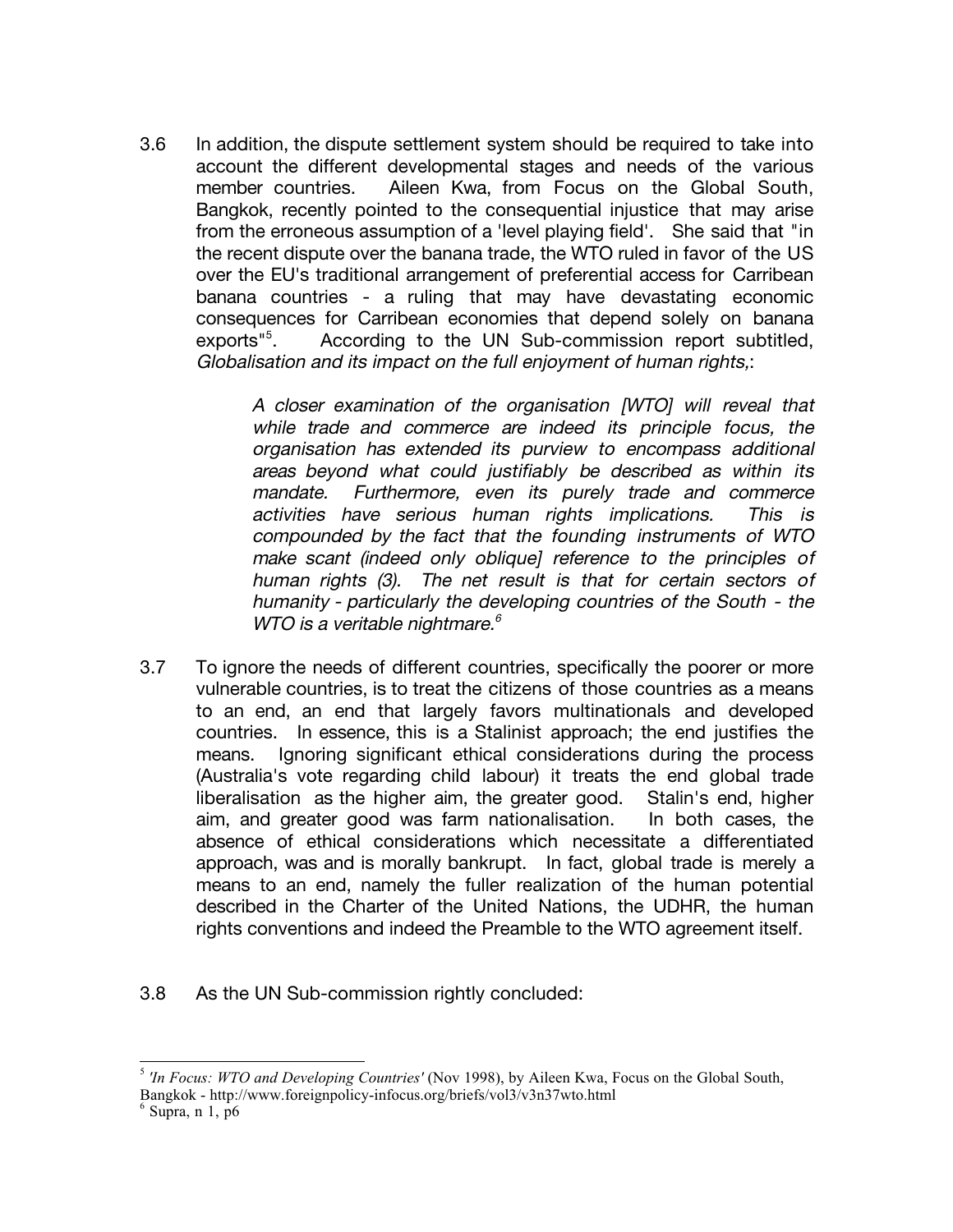…what is required is nothing less than a radical review of the whole system of trade liberalisation and a critical consideration of the extent to which it is genuinely equitable and geared towards shared benefits for rich and poor countries alike. WTO must take on board the many suggestions that have been made with respect to improving access and transparency at the organisation, not only for the purposes of improving internal democracy, but also for the good of constructing a more equitable and genuinely beneficial international trading system. $<sup>7</sup>$ </sup>

# 3.9 Recommendation:

- 1. The procedures and processes of the WTO Dispute Settlement system must adhere to the same principles of open, accessible, fair and impartial decision- making which underpin democratic judicial systems and are prescribed by the International Covenant on Civil and Political Rights ("ICCPR").
- 2. That amicus briefs from citizens or groups whose interests are affected or their representatives must be allowed.
- 3. That considerations such as the differentiated developmental stages of countries be a factor in panel deliberations.
- 4. That the principles of autonomy, self-government and sustainable development should be required to be satisfied in the determination of disputes.

# 4. Australia's capacity to undertake WTO advocacy;

- 4.1 The role of the Australian government is not to engage in advocacy on behalf of the WTO. The **job** of the Australian government for which it is employed by the Australian people is to engage in advocacy on their behalf, in their interests and in consultation with them. Should this mean advocating against the wishes of the WTO, the interests of the United States, or multinationals such as Monsanto, so be it.
- 4.2 Another factor which should be considered in this context is a point raised by Professor Mary Kalantzis at a recent forum in Melbourne. She was speaking about the need for the Australian government to define who we are in Asia, she said:

 $\overline{a}$  $^7$  ibid, p8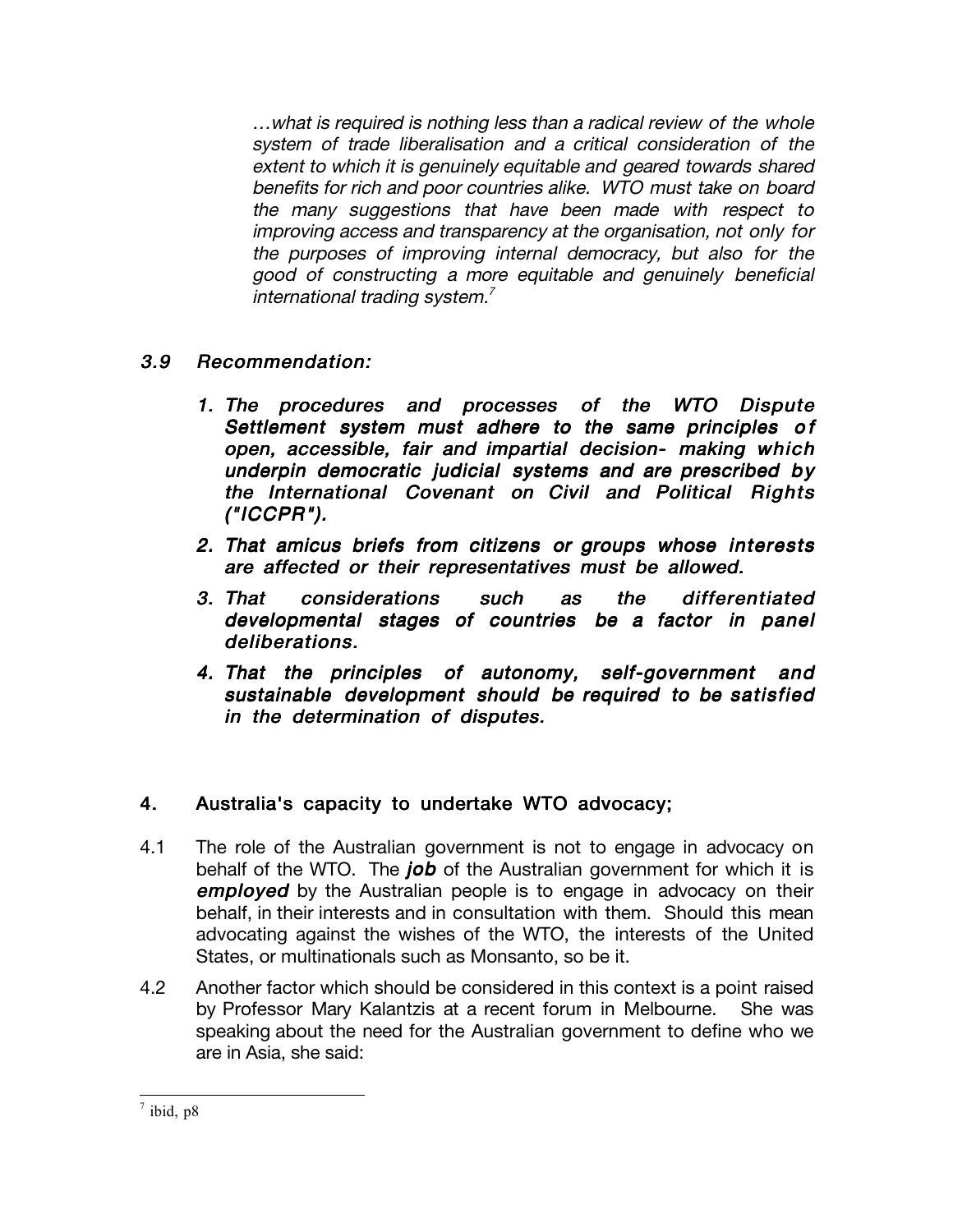August 1997 was a turning point when we backed the wrong horse - we supported the IMF's restructuring program during the Asian Financial Crisis. Widely regarded in Asia as latter day imperialism, the IMF cure worsened the disease and imposed punitive conditions which favoured Western over local capital. Smugly, we sided with the West, and so we isolated ourselves from Asia…..

The timing has been terrible. The very same financial crisis has precipitously driven Asia towards the formation of a regional bloc, modelled on the EU or NAFTA, and equal in economic clout - the ASEAN Plus Three Group. This will include an Asian Monetary Fund to avoid the imposition of the IMF, and there's even talk of establishing an Asian Currency Unit along the lines of the Euro. Meanwhile, the WTO and APEC have failed. Now we are facing a three-block world, and we have ruled ourselves out of the only one we could conceivably have joined. Worse still, we're sitting in a highly unattractive position outside of that block alongside New Guinea, the Solomons, East Timor and Fiji. It's rather like being Serbia to Ukraine end of the EU, or the El Salvador to Guatemala end of NAFTA.

- 4.3 The Australian government (and Opposition) need to come to terms with the fact that in regard to Asian countries, the crisis management model adopted by both the IMF and APEC - does not work, nor does the onesize-fits-all approach of the WTO. Not only does it appear as a form of imperialism, financial imperialism to be precise, it operates independent of social, cultural or ethnic contexts. It lacks an integrated approach which ignores the very real impact that it has in societies whose value system may be somewhat differently structured than Western countries. Professor Kalantzis' point in essence is, we ignore the interests and priorities of our nearest neighbours at our risk. We should not be pushing on them what is now commonly referred to as the 'Washinton consensus', an economic austerity programme that thus far they have indicated they do not want.
- 4.4 The Australian government should promote on behalf of the Australian people, with consideration given to the diverse cultural structure of the Asia Pacific region - a more integrated and culturally sensitive approach to trading issues. This integrated approach must occur within a framework linking trade with core labour standards and respect for human rights.
- 5. The relationship between WTO agreements and other multilateral agreements, including those on trade and related matters, and on environmental, human rights and labour standards; and the extent to which social, cultural and environmental considerations influence WTO priorities and decision-making.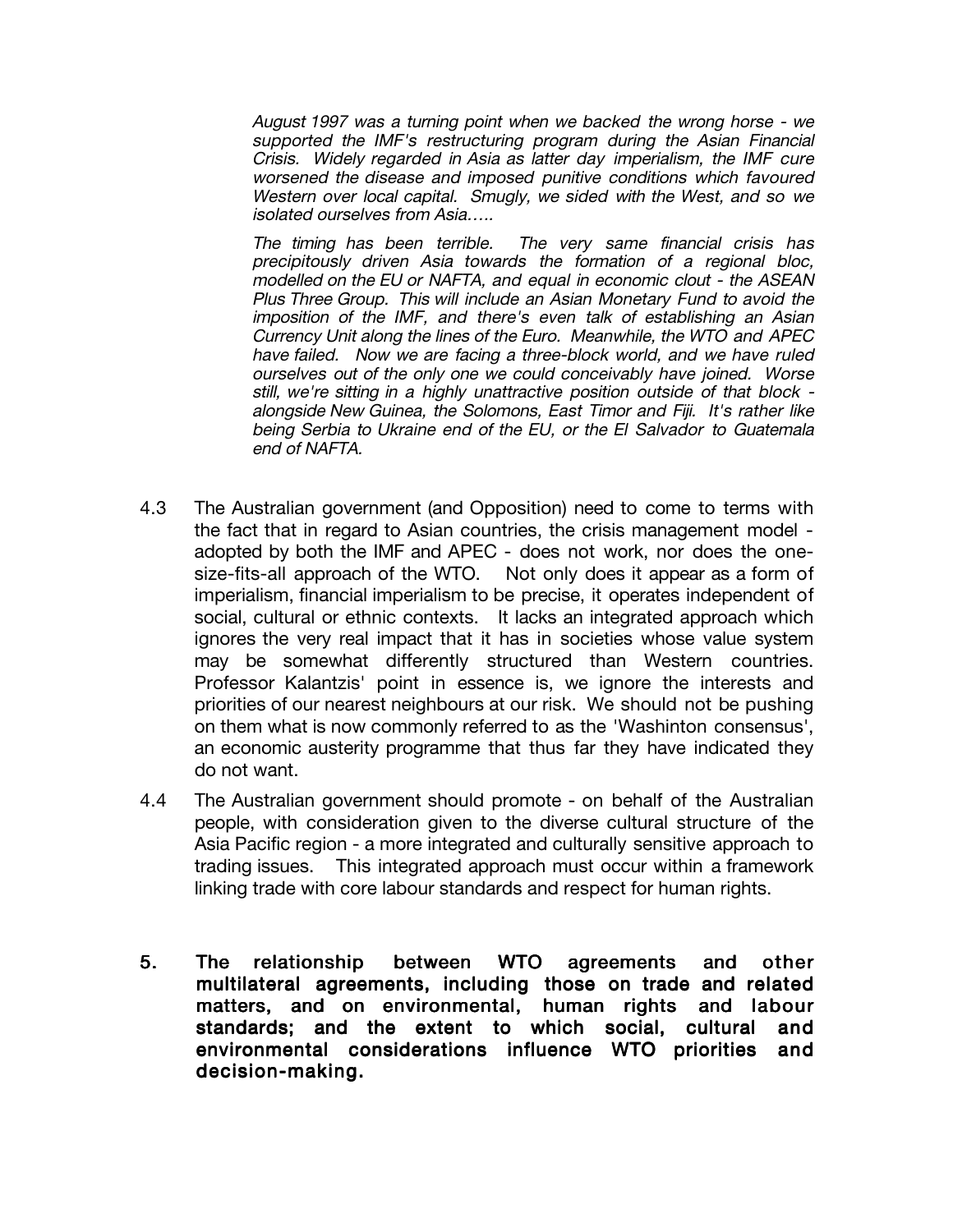5.1 The Preamble to the Agreement Establishing the World Trade Organisation, No 1 states:

The Parties to this Agreement,

1. Recognising that their relations in the field of trade and economic endeavour should be conducted with a view to raising standards of living, ensuring full employment and a large steadily growing volume of real income and effective demand, and expanding the production of trade in goods and services, while allowing for optimal use of the world's resources in accordance with the objective of sustainable development, seeking both to protect and preserve the environment and to enhance the means for doing so in a manner consistent with their respective needs and concerns at different levels of economic development;

An integrated approach, unfortunately not lived up to in practice. The Venezuela and U.S. Clean Air case, the Beef Hormone case involving the EU and the US, the Carribean Banana case; all indicate that environmental, safety regulations and development differentials, are not significant factors in WTO determinations, despite its preamble rhetoric. In addition, as humanitarian sanction laws are prohibited under the WTO, human rights abuses under dictatorial regimes are not given any importance during the determination process<sup>8</sup>. Had the WTO been established 15 years earlier, apartheid would still exist in South Africa and Nelson Mandela would still be languishing in prison. It is quite clear that there is an inappropriate relationship between trade agreements and human rights instruments. The latter have been improperly subordinated to the former subjecting human rights to the dictates of commercial relativism. Fifty two years after the Universal Declaration of Human Rights was proclaimed, this is an appalling development.

5.2 Another instance of a lack of respect for human rights principles is the promotion and encouragement of a downward harmonisation of wages and conditions for workers, greater job insecurity, casualisation, downward flexibility of wages and low costs for employers. This is evident in Australia as well as other western countries. In many countries trade unions are banned, people have been arrested and imprisoned for holding workers' forums, there is no freedom of speech nor freedom of association, slave labour is still a reality in many parts of the world. Capital flight from western countries to cheap labour in the third world endorses rather than overcomes slave labour. And let's be clear, this is slave labour, when you give people no options you effectively enslave them, they have no choice but to accept whatever conditions are imposed

 8 Government Procurement Agreement - Uruguay Round - see impact of WTO policies on 1996 Massachusetts state government laws discouraging purchases from companies operating in Burma - Kaplan and Black *'World Trade Outrage' -* http://www.princeton.edu/~progrev/99-00/n3-1kpb.html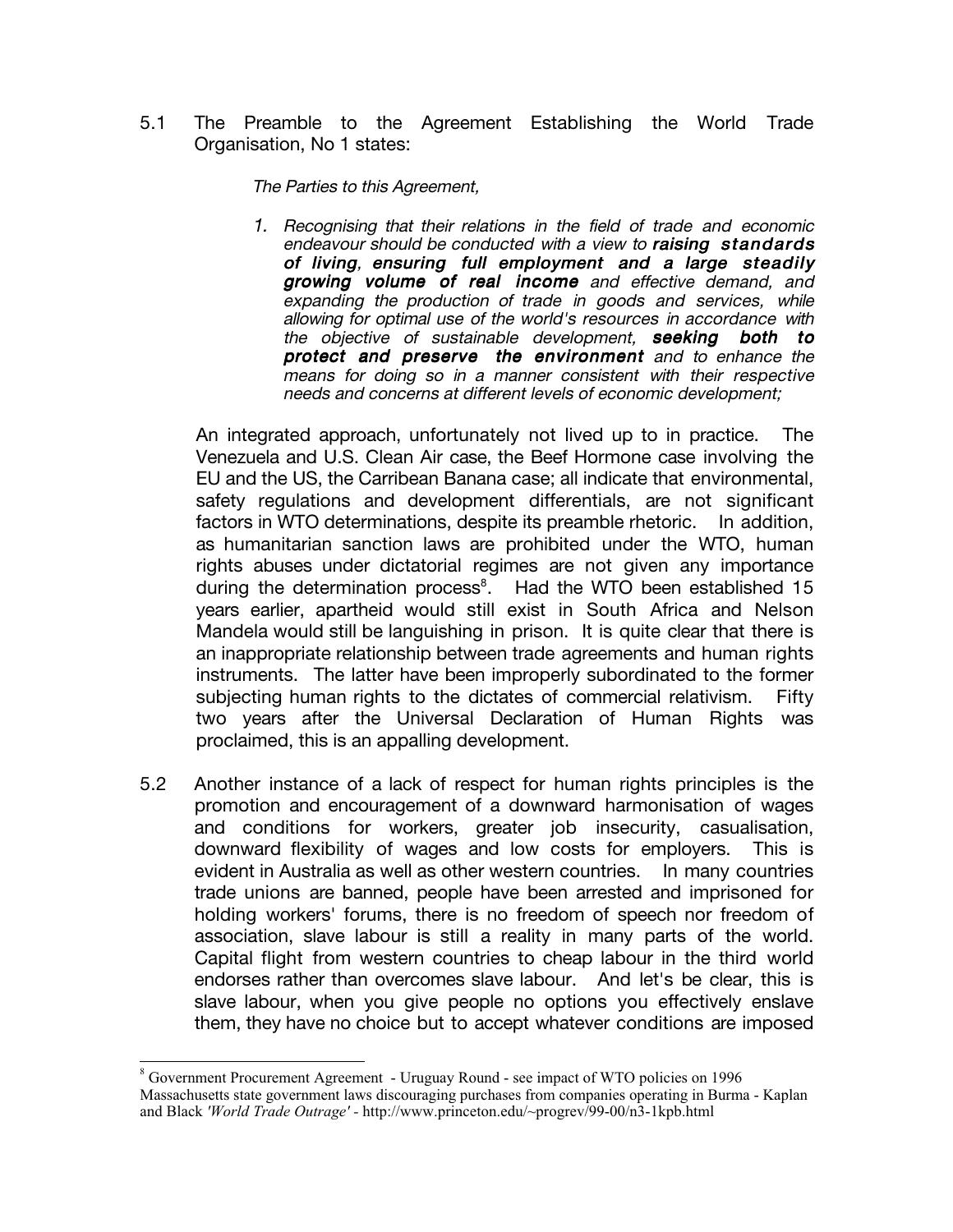upon them. Trade liberalisation without a commitment to human rights and core labour standards supports slave labour. Multinationals which engage in this behaviour are no different from the German companies that during the Nazi period - used camp labour. The premise is the same, the belief that certain people are expendable. In Germany it was the Jews, today it is generally people in third world, Asian or African, countries, who are subjected to sub-human working conditions and sub-minimum wages. There is an issue of complicity here for western countries which promote trade liberalisation whilst choosing to turn a blind eye to human rights abuses and conditions of servitude.

5.3 The attitude of governments towards trade agreements and human rights instruments is riddled with inconsistencies and contradictions. This is particularly so when it comes to the use of legal mechanisms. William Greider, comments aptly on this double standard in his book, One World Ready or Not. He says:

> The idea of labor rights is not, .. only about the freedom to speak and assemble with others. The core idea has always been the legal right to enter freely into a consenting business contract - a contract that will be protected by law, enforceable in a court, like any other self-interested business agreement. Every advanced economy….. recognises the right of workers to contract collectively on the terms of employment. Yet the global system tolerates - indeed welcomes - new labor markets where the governing powers will systematically deny that basic right.

> The lawyerly contradiction in this is profound: global commerce insists on a legal system that will protect the contractual rights of capital but treats the same rights for individual workers as an impediment to economic progress or a luxury that is reserved only for the wealthy nations. The same opinion leaders who celebrate the virtues of free competition among firms are strangely silent on the subject of free labor. The trade lawyers who lobby for liberalising terms of trade are oblivious to the repressive, manipulative terms on which people are employed in many markets $^{\circ}$ .

This situation needs to be remedied. Now that we have a global trading system, the democratic values so cherished and bandied around so easily by western governments need to be given global priority. The principles that 'all people are of equal value', and 'all people are equal before the law', were not meant to be mere abstractions, they are substantive values and legal norms and must be put into practice by recognising and enforcing the universalist values embedded in international human rights instruments. Trade agreements ought to be seen as an elaboration of the economic provisions in the international human rights agreements, not a repudiation of them.

 $\overline{a}$ <sup>9</sup> William Greider *- 'One World, Ready or Not'* (1997) Penguin Books p 408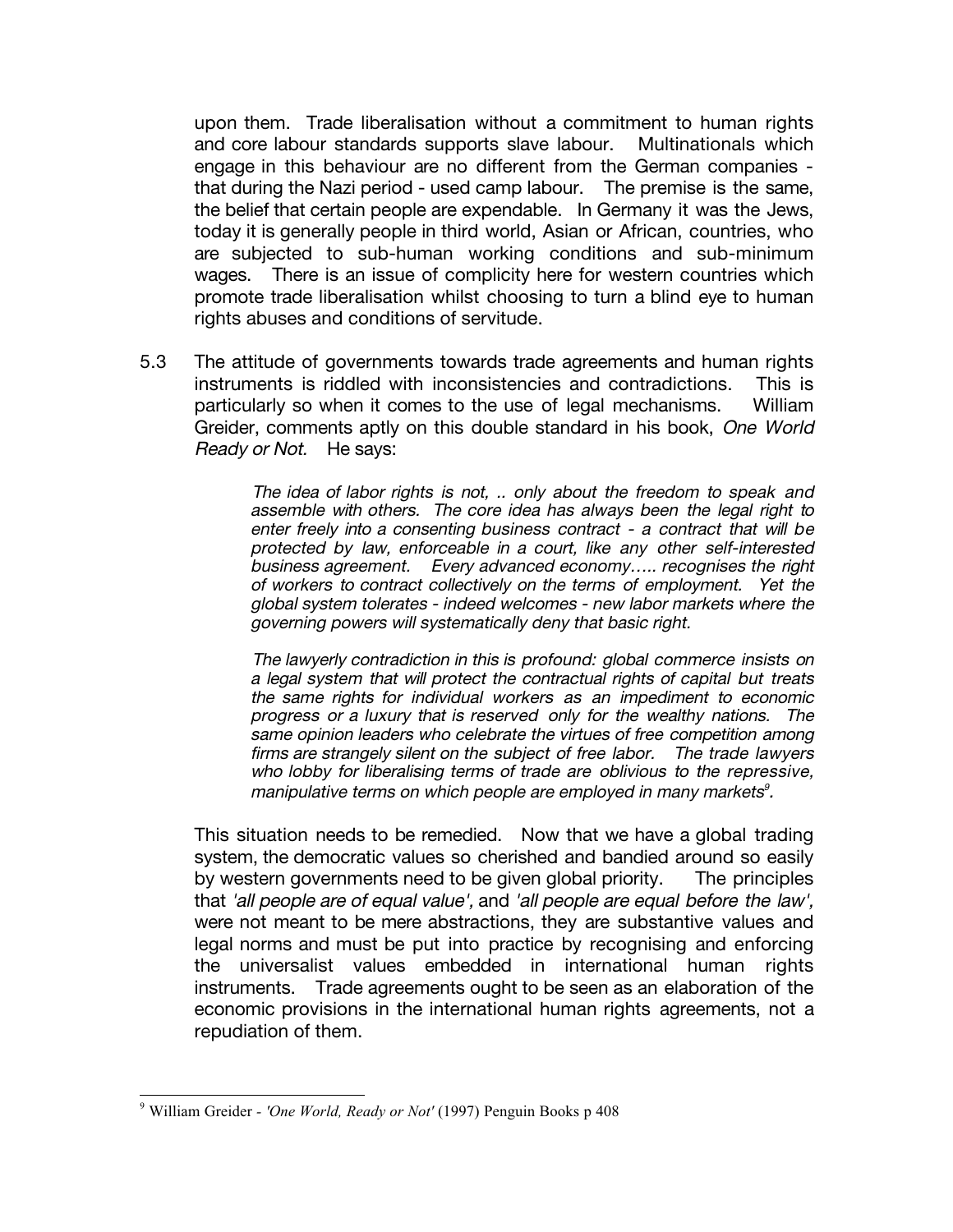5.4 It is not just a matter of inserting social clauses into trading agreements, although this would be a good start. It is time that trading agreements were required to meet the basic standards set out in international human rights instruments. As a signatory to the **International Covenant on** Economic, Social and Cultural Rights 1966, Australia must ensure that trade agreements are in line with the provisions pertaining to social and economic rights such as Article 6, 7 and 8 which provide:

### Article 6

- 1. The States Parties to the present Covenant recognise the right to work, which includes the right of everyone to the opportunity to gain his living by work which he freely chooses or accepts, and will take appropriate steps to safeguard this right.
- 2. The steps to be taken by a State Party to the present Covenant to achieve the full realisation of this right shall include technical and vocational guidance and training programmes, policies and techniques to achieve steady economic, social and cultural development and full and productive employment under conditions safeguarding fundamental political and economic freedoms to the individual.

### Article 7

The States Parties to the present Covenant recognise the right of everyone to the enjoyment of just and favourable conditions of work, which ensure, in particular:

- (a) Remuneration which provides all workers, as a minimum, with:
	- (i) Fair wages and equal remuneration for work of equal value without distinction of any kind, in particular women being guaranteed conditions of work not inferior to those enjoyed by men, with equal pay for equal work;
	- (ii) A decent living for themselves and their families in accordance with the provisions of the present Covenant;
- (b) Safe and healthy working conditions;
- (c) Equal opportunity for everyone to be promoted in his employment to an appropriate higher level, subject to no considerations other than those of seniority and competence;
- (d) Rest, leisure and reasonable limitation of working hours and periodic holidays with pay, as well as remuneration for public holidays.

# Article 8

- 1. The States Parties to the present Covenant undertake to ensure:
	- (a) The right of everyone to form trade unions and join the trade union of his choice, subject only to the rules of the organisation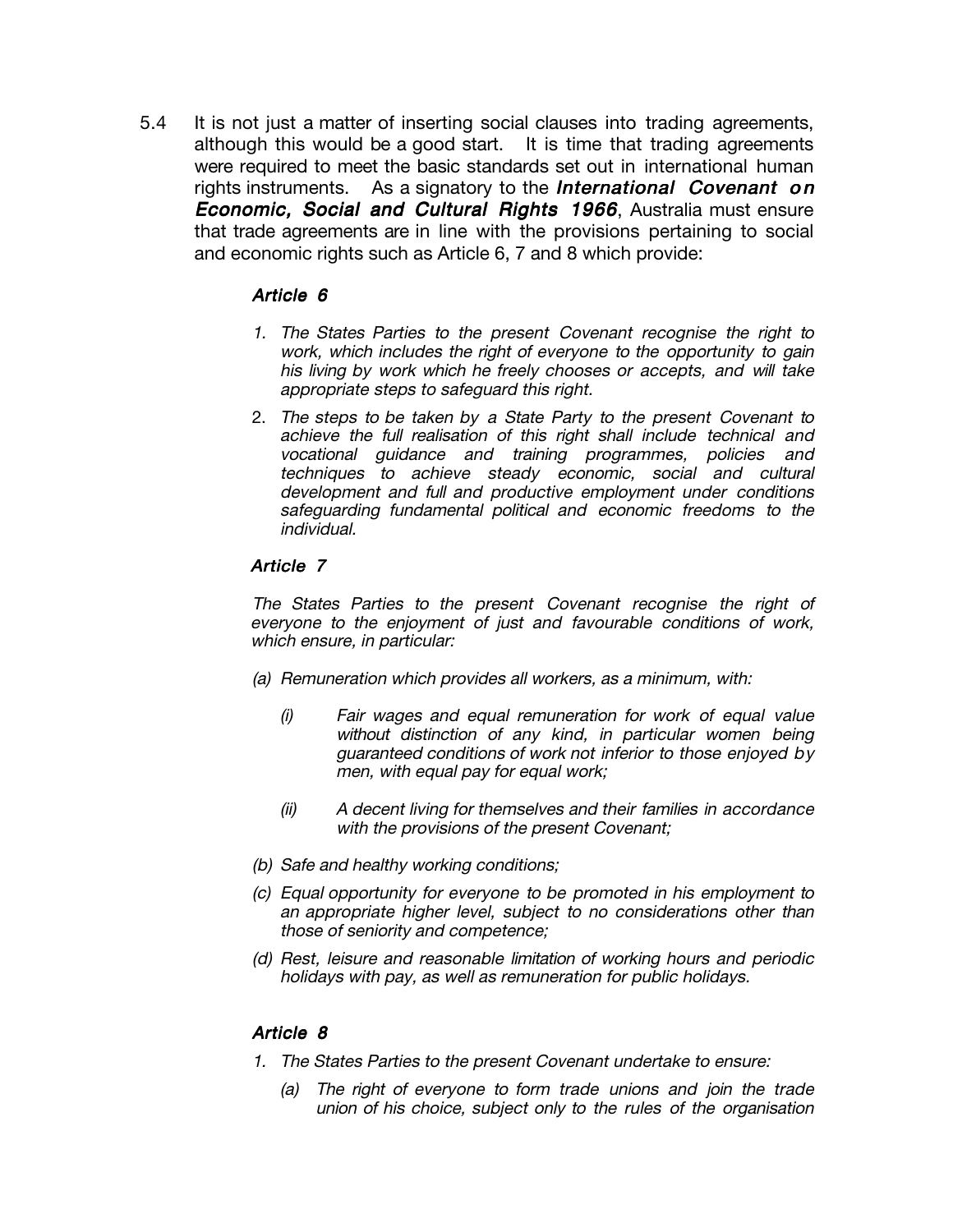concerned, for the promotion and protection of his economic and social interest. No restrictions may be placed on the exercise of the right other than those proscribed by law and which are necessary in a democratic society in the interests of national security or public order or for the protection of the rights and freedoms of others;

- (b) The right of trade unions to establish national federations or confederations and the right of the latter to form or join international trade-union organisations;
- (c) The right of trade unions to function freely subject to no limitations other than those prescribed by law and which are necessary in a democratic society in the interests of national security or public order or for the protection of the rights and freedoms of others;
- (d) The right to strike, provided that it is exercised in conformity with the laws of the particular country.

#### Universal Declaration of Human Rights

#### Article 4

No one shall be held in slavery or servitude; slavery and the slave trade shall be prohibited in all its forms.

#### Article 23

- 1. Everyone has a right to work, to free choice of employment, to just and favourable conditions of work to protection against unemployment.
- 2. Everyone, without discrimination, has the right to equal pay for equal work.
- 3. Everyone who works has the right to just and favourable remuneration ensuring for himself and his family an existence worthy of human dignity, and supplemented, if necessary, by other means of social protection.
- 4. Everyone has the right to form and join trade unions for the protection of his interests.
- 5.5 Similar economic and work related provisions are found in **Article 8 &** 22, International Covenant on Civil and Political Rights 1966, Article 5(e)(i) & (ii), International Covenant on the Elimination of all Forms of Racial Discrimination 1966, and the International **Labor Organisation Conventions.** Despite the fact that the current federal government is not favourably disposed towards these human rights instruments, Australia is a party to them, as such we are obligated to ensure that the expansion of rights and freedoms for corporations does not come at the expense or dismantling of rights and freedoms for the individual. Australia must not endorse the lawyerly contradiction (see 5.3). A country premised upon the rule of law and democracy cannot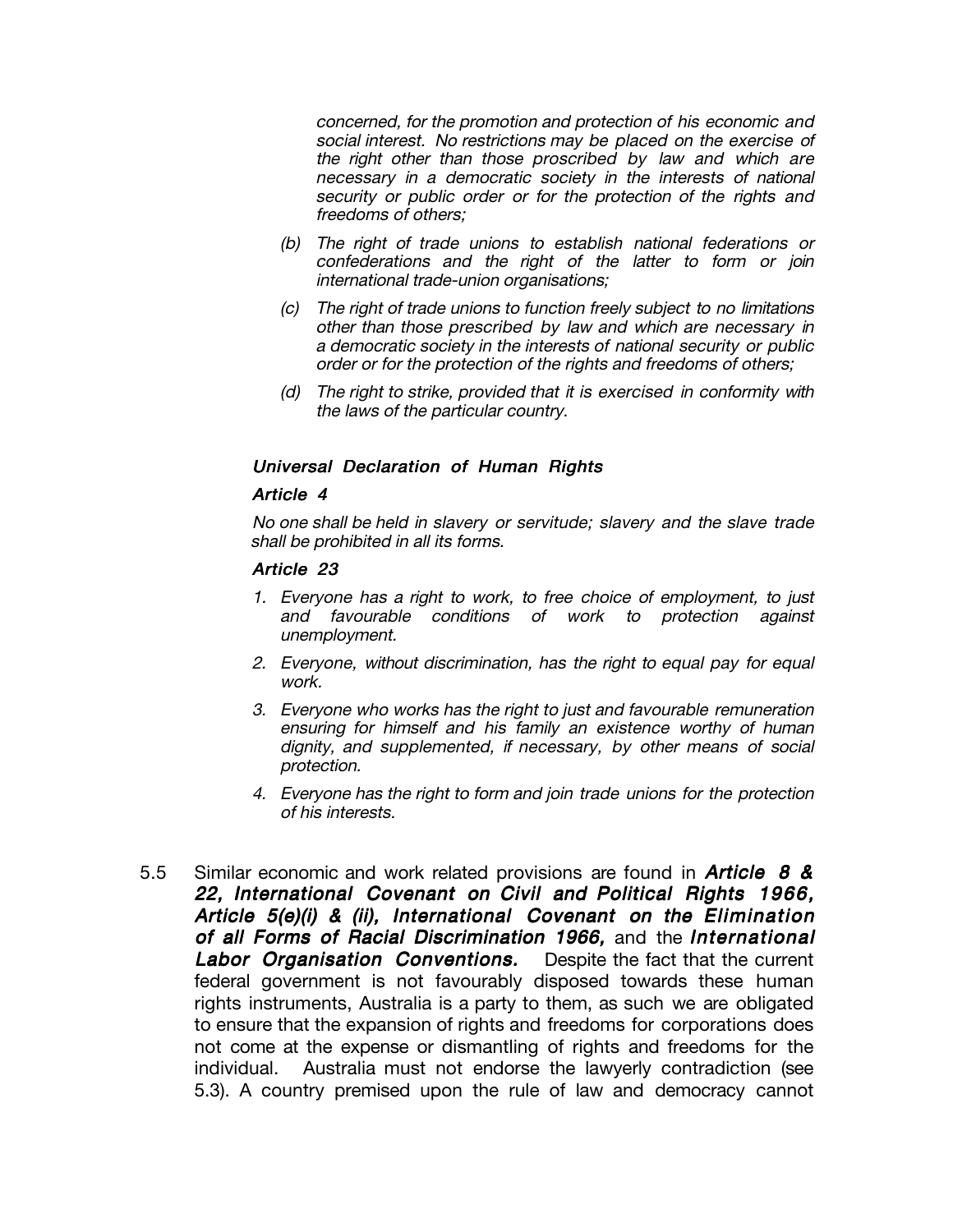support "one set of rules for society and another for the conduct of business". Human concerns, social needs and human rights cannot be compartmentalised or subordinated to the interests of capital. Respect for human dignity and integrity must be part and parcel of Australia's economic and social agenda, and part of its platform in WTO forums.

5.6 The quasi-religious belief in "the market" certainly needs a dose of common-sense. Market values alone cannot sustain or ensure social stability. The market reduces everything to the status of commodity, it can have a corrosive effect on social institutions and civil society. Russia is the exemplar par excellence of the devastating effect of the misguided belief and consensus that the free market is the only means by which to achieve shared prosperity. The West, through the IMF and the World Bank, behaved with stunning arrogance when it imposed the January 1992 austerity programme on Russian society. The "economic medicine killed the patient", destroying both the economy and civil society, bankrupting state enterprises in the process.<sup>10</sup> The West, the WTO, IMF and the World Bank should have learnt a lesson from that experience. They were too willing to exact a high price in suffering from the Russian people in their quest to open up the Russian market. Economic values without a corresponding respect for the dignity and human rights of the people, initiated a downward spiral in both the economic and social realms. The Russian people are still suffering from this externally imposed internal disintegration. This is just one example as to why it is imperative that social, cultural and environmental considerations must inform future WTO priorities and decision-making.

# 6. Conclusion

- 6.1 The Universal Declaration of Human Rights, the International Covenant on Civil and Political Rights, and the International Covenant on Economic, Social and Cultural Rights are not mere addendums, or small stumbling blocks to be picked up or discarded at the whim of economic purists. Australia, by ratifying these conventions, has chosen to be bound by them.
- 6.2 The VCCL believes that all international trade and investment agreements should be governed by the following 6 principles. They must:
	- 1. uphold the rights of citizens;
	- 2. protect the common good;
	- 3. promote the development of sustainable communities;

 $\overline{a}$ <sup>10</sup> Michael Chossudovsky, *'The Globalisation of Poverty'*, (1997) Pluto Press, Australia p225